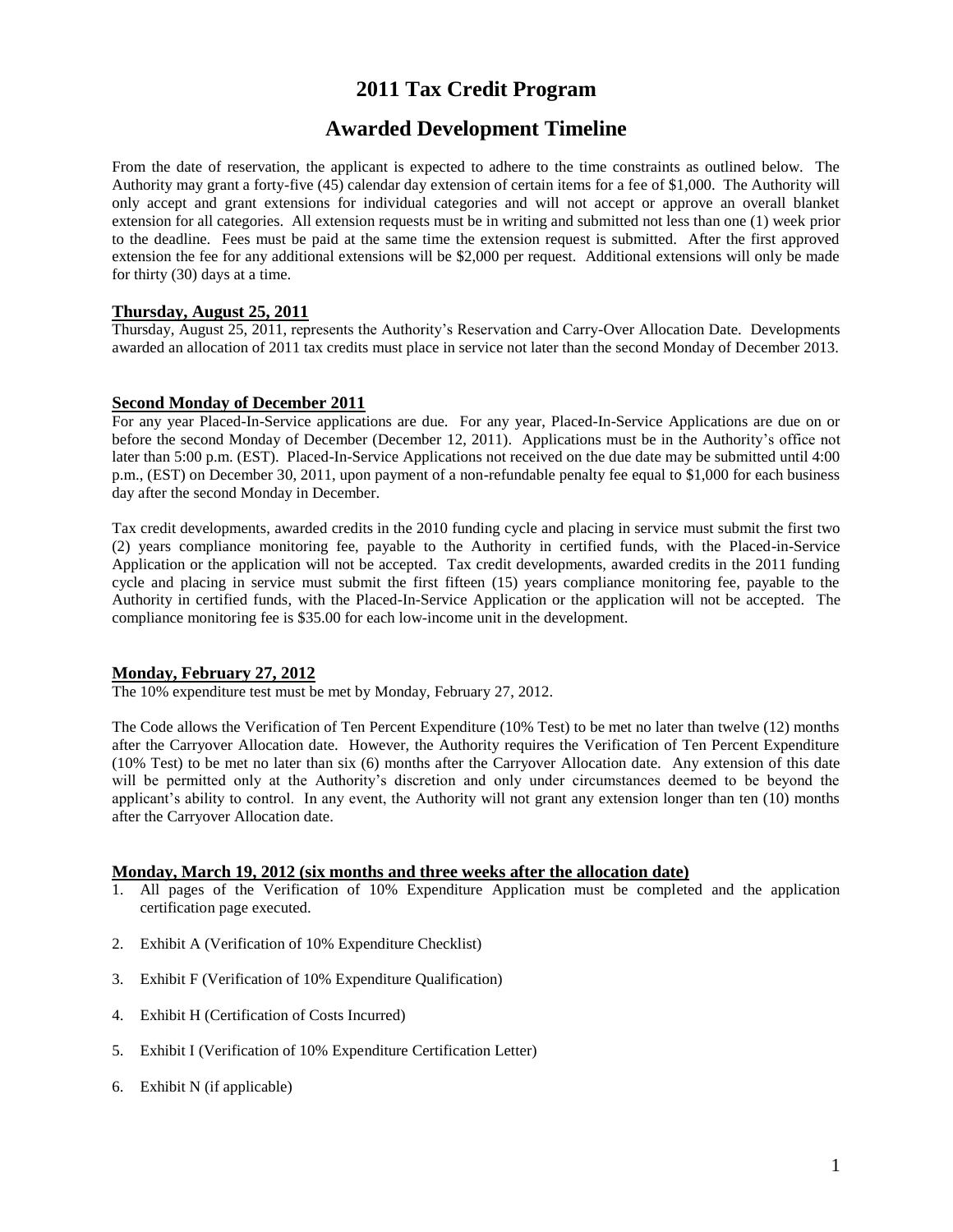7. If the land is being used to meet the 10% test then a copy of the Recorded Deed must be provided. The recordation date must reflect that the deed was recorded no later than six (6) months (Monday, February 27, 2012) from the allocation date.

**Failure to submit the Verification of the 10% Allocation Expenditure Application on time will result in a \$1,000 per business day penalty fee due when the 10% Expenditure Application is submitted unless the Authority has given a waiver as stated above. Any development without an Authority approved waiver and failing to submit the Verification of the 10% Allocation Expenditure Application within 30 business days of the deadline will result in the cancellation of the tax credit award.**

# **April 7, 2012**

The first Quarterly Progress Report, **Exhibit L**, is due on April 7, 2012, and every quarter thereafter until the development reaches a stabilized occupancy of at least 93%. "Stabilized occupancy" is defined as maintenance of at least 93% occupancy for six consecutive months.

**A fine of \$1,000 for each business day will be assessed against any project whose progress reports are not received on the date they are due up to seven (7) business days. Providing false or misleading information on the reports will result in the debarment of the development's Principals from further participation in the LIHTC program for a period of not less than five years as defined in the LIHTC Program Disqualification section.**

## **Tuesday, June 26, 2012 (ten months after the reservation date)**

- a) Final project plans and specifications for approved LIHTC projects are due to the Authority on or before 5:00 p.m. (EST) no later than ten months after the tax credit reservation date. Project plans and specifications must incorporate all Exhibit G design and amenity preference items. The project architect must include a letter certifying that all design and amenity items are incorporated into the plans and specifications.
- b) The land must be purchased by the ownership entity, and the deed recorded as evidenced by a copy of the recorded document. (Note: If the recorded deed was provided as part of the 10% expenditure test then another copy is not required)

## **Failure to meet these requirements may result in the cancellation of the tax credit award.**

## **Monday, August 27, 2012 (twelve months after the reservation date)**

- a) Certified copies of the executed, recorded, FINAL construction mortgage document for 2011 LIHTC projects are due on or before 5:00 p.m. (EST). The construction mortgage document must have the recorder's clock mark date stamp showing the date, book, and page number of recording.
- b) The executed and recorded Restrictive Covenants for 2011 LIHTC projects are due on or before 5:00 p.m. (EST).
- c) The executed binding commitment for syndication for 2011 LIHTC projects is due on or before 5:00 p.m. (EST). d) Applicants must list their development on the South Carolina Housing Search website,
- [www.SCHousingSearch.com](http://www.schousingsearch.com/) . The South Carolina Housing Search website is a database, partially sponsored by the Authority, which assists South Carolina residents in locating available affordable housing units. This is a free service with no fees charged for listing the development or maintaining development information throughout the compliance period. The applicant must provide evidence that the development has been listed on the website.

#### **Failure to meet these requirements may result in the cancellation of the tax credit award.**

## **Monday, November 26, 2012 (fifteen months after the reservation date)**

- a) All building permits must be obtained and copies submitted to the Authority.
- b) All 2011 tax credit developments must be under construction.
	- 1. New construction developments must have all footings in place, as evidenced by photographs submitted with a progress report that is certified by the project architect or project engineer. The Authority will allow the use of monolithic slabs as a substitute for the footings requirement. The substitution must equate to having progressed to a point equal to having the footings poured.
	- 2. Rehabilitation developments must have begun actual rehabilitation of the units, as evidenced by photographs submitted with a progress report that is certified by the project architect.